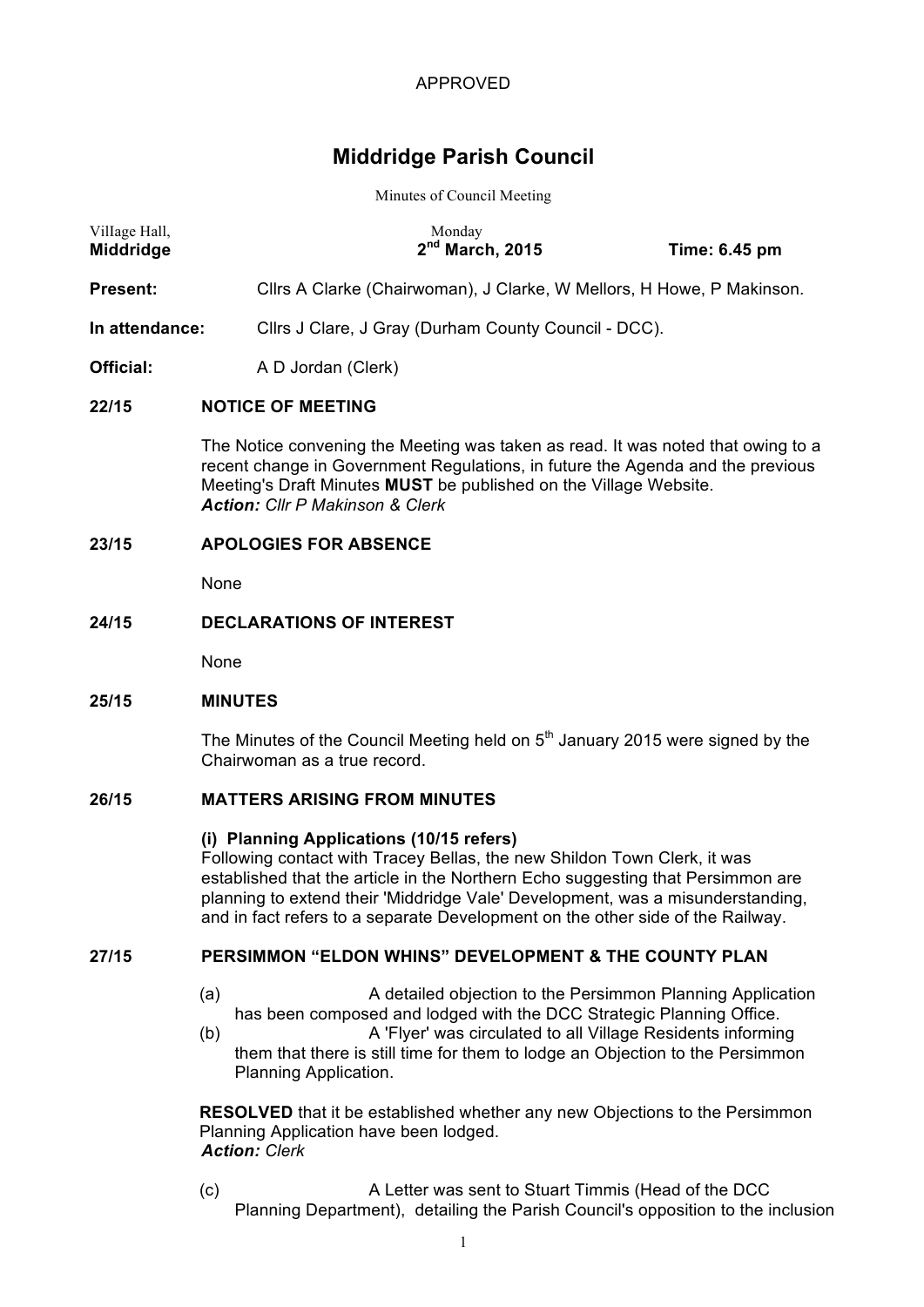of any development at "Eldon Whins" in the Draft County Plan, and requesting that he represent our views to the Government Inspector.

(d) Cllr W Mellors has established that his personal Objection to the Draft County Plan including any development at "Eldon Whins", has in fact been recorded as being an Objection to any future "Eldon Whins" Planning Application.

The Government Inspector's Interim Report on the Draft County Plan criticises it as overambitious, and offers three possible ways forward, all of which would be very time consuming. DCC have indicated their opposition to this Interim Report, but at present are awaiting the outcome of the forthcoming General Election before deciding on any plan of action.

In the meantime, the Planning Committee have been instructed that in future they are **NOT** to give any weight to the emerging County Plan in their decisions on Planning Applications, which will have to be largely judged against the National Planning Policy Framework (NPPF). With respect to the Persimmon Planning Application, this is serious because the Draft County Plan contains specific Policies to protect the Green Belt between Newton Aycliffe and Middridge, whereas the NPPF, and the old Sedgefield Borough Plan, which in any case carries little weight owing to its dating back to 1990, are both much vaguer in terms of their protection.

**RESOLVED** that the NPPF be studied to establish what Green Belt Protection it provides; Anne Rawlinson (DCC Planning Officer) may be able to help with this. *Action: Cllr W Mellors & Clerk*

**RESOLVED** that, subject to the outcome of the above, a new Objection to the Persimmon Planning Application should be lodged as soon as possible. *Action: Cllr A Clarke & Clerk*

## **28/15 GROUNDS MAINTENANCE & GENERAL REPAIRS**

#### **(i) Parish Paths Maintenance**

DCC are considering improvements to the Paths in the Newton Aycliffe/Shildon area, and the Parish Council have completed a Survey, and attended a Meeting, on this matter. Apparently the possibility of Verge Paths is being considered.

**RESOLVED** that the Parish Council should be represented at a Meeting to be held at the Locomotion Museum on  $18<sup>th</sup>$  March, to further consider this matter. *Action: Cllr A Clarke & Clerk*

#### **(ii) Parish Noticeboard**

Repairs to the Parish Noticeboard are now complete, and Elaine Crowe, the Parish Paths Partnership Chief Ranger, has kindly arranged for the Parish Council's costs to be reimbursed.

The Parish Paths Display needs replacing, as it does not show the new 'Locomotion Way', and the Map has faded badly (although some temporary repairs have been effected). Unfortunately neither DCC nor the Parish Council possess an Electronic Master of this Display, and Elaine Crowe is trying to establish who made it, in to order to see whether they have such a Master. Cllr P Makinson stated that there is a Map on the Parish Website which could be useful, which he will provide to the Clerk.

#### **(iii) Tree Management**

There has been no further progress on the Draft Tree Management Policy. Cllr H Howe and the Clerk again undertook to complete this Policy, which will be circulated to all Councillors for comment, with a view to its being adopted at the next Meeting.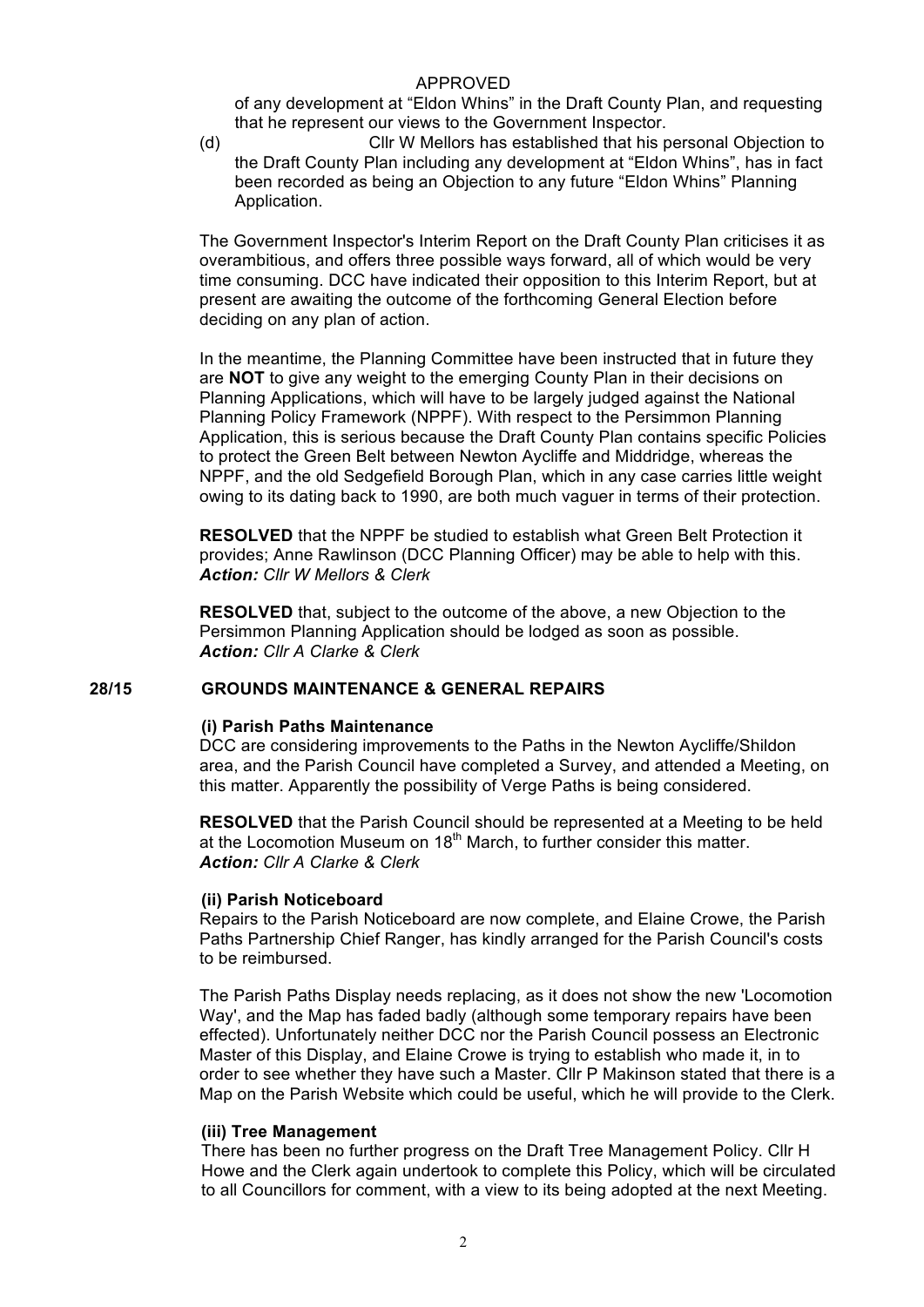#### **(iv) Bus Shelter**

"John the Handyman" has provided a Quotation of £2, 087 to replace the Bus Shelter Roof using Fibreglass; this was considered excessive.

**RESOLVED** that an alternative Quotation be obtained for a new Bus Shelter Roof: the Shincliffe Garden Centre may be able to help. *Action: Clerk*

#### **(vi Millennium Hedge**

Work on the Millennium Hedge is now complete, apart from a small end section, which Jonathan Pounder was unsure whether to leave as it is, or to undertake further work. It was generally agreed that at present the Hedge looks unfinished.

**RESOLVED** that the proposed additional work be undertaken. *Action: Clerk*

**RESOLVED** that the possibility of the Council providing an Honorarium of up to £200 to Jonathan Pounder, perhaps in the form of equipment, be investigated. *Action: Clerk*

#### **(vi) County Durham Big Spring Clean**

It was agreed that the Parish Council will participate in the annual County Durham Big Spring Clean as usual, on the weekend of the  $28<sup>th</sup>/29<sup>th</sup>$  March. Rubbish Sacks and Fluorescent Safety Jackets will be required, although we have the rest of the necessary equipment. This Event is to be publicised on the Village Website, and the 'Middridge Mercury'.

*Action: Cllr W Mellors, Cllr P Makinson & Clerk*

#### **29/15 PROPOSED DISPOSAL OF ALLOTMENTS BY DCC**

The Pre-Planning Application to change the Registered Use of the "the Paddock" (and if necessary the Allotments) to "Allotments" indicated that a Planning Application **WOULD** be required, and would probably require considerable expenditure to widen the new Access Road, provide additional Car Parking and Site Access Roads, and to provide screening for the Site. In view of this, and the fact that the Parish Council does not own the land, this option to prevent the Site from being sold for Housing Development seems impractical.

Cllr W Mellors has still to locate the photograph in the County Archives which he believes proves that the Land in question was used as Allotments in the past, which is disputed by DCC.

*Action: Cllr W Mellors*

Alternative options for "The Paddock" are being considered. *Action: Cllr A Clarke & Clerk*

### **30/15 COMMUNITY RIGHT TO BID**

The Parish Council's Application for the Allotments to be registered as an Asset of Community Value under the Localism Act's Community Right to Bid Scheme has been successful. The situation with regard to "The Paddock" is being investigated. *Action: Clerk*

#### **31/15 PLANNING APPLICATIONS**

No new Planning Applications have been submitted since the last Council Meeting.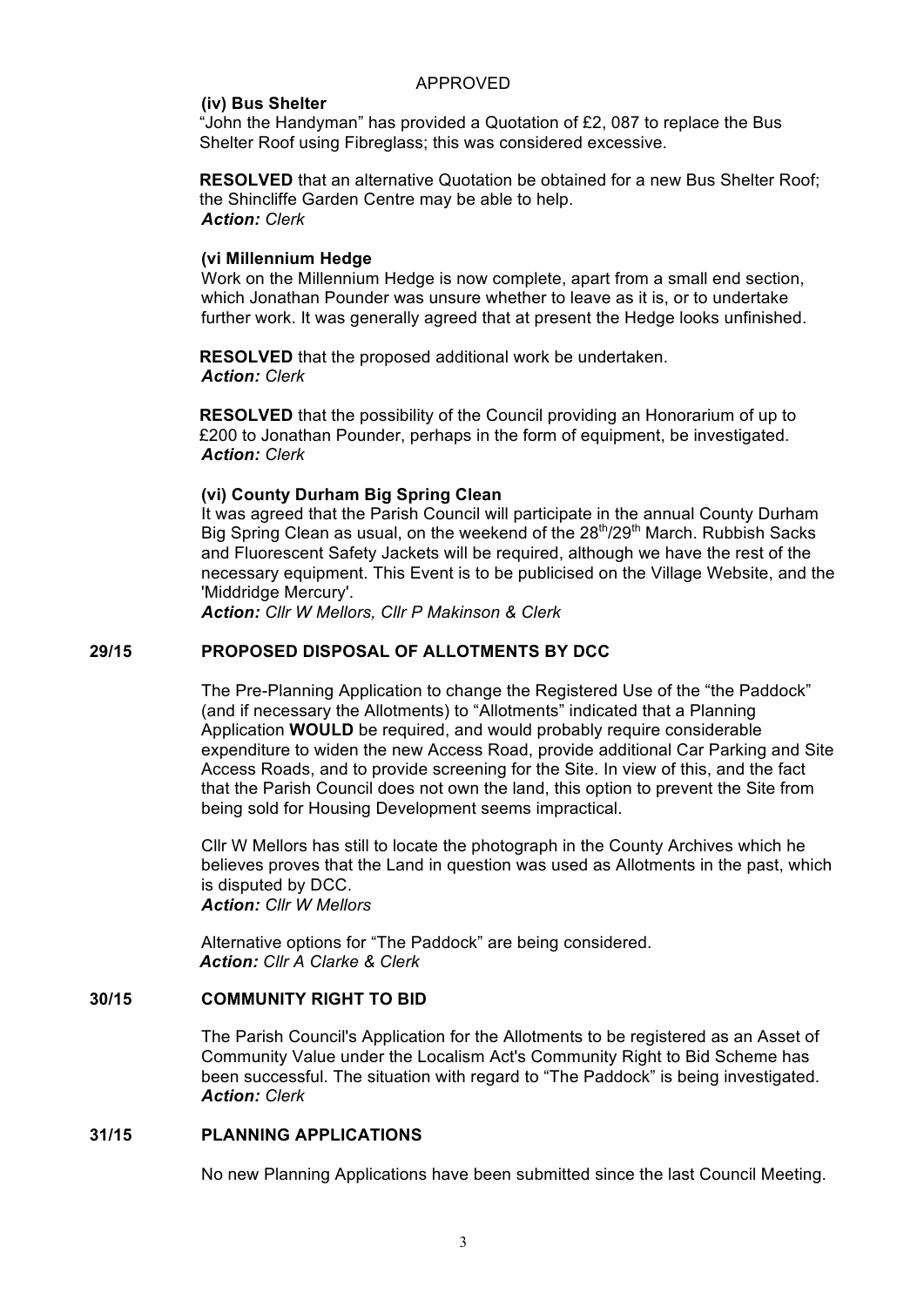However, the new on-line Planning System did report that a previous Planning Application for Tree works at 35, South Side had been granted. This was missed because the Owner of this property lives in School Aycliffe, and the old Weekly Lists reported this Planning Application as referring to Newton Aycliffe rather than Middridge, Civil Parish (CP). It is believed that the delay in the new on-line Planning System reporting this Planning Application was due to a new feature having only just been implemented, and hopefully this situation should not occur again.

# **32/15 CHILDREN'S' PLAY AREA**

Our Insurer's Annual Inspection Report indicated two problems requiring action:-

- (a) The Bushes which hold the Swing Chains on the large Swings require replacement. Cllr J Clare offered to see whether Great Aycliffe could help with this. Details of suitable Bushes and a Supplier are available, so 'John the Handyman' should be able to do this work if necessary.
- **(b)** There is a loose Top Panel on the Kompan Climbing Frame which needs to be secured. The Clerk has been unable to identify this problem, and is unable to climb up onto this piece of equipment; Cllr P Makinson offered to investigate.

The Clerk's Monthly Inspections show no further problems, and were approved.

# **33/15 C35 NEWTON AYCLIFFE TO SHILDON ROAD-TRAFFIC CALMING**

Letters were sent to Arriva, Live-in, Garnetts and International Waste Metals, complaining about their Vehicles speeding. All have responded by investigating, and reminding their drivers that they must obey the Speed Limit, apart from Garnetts.

Speeding remains the PACT Priority. Our local Police are still not trained in the use of the new Speed Guns, but this is expected shortly.

## **34/15 NEIGHBOURHOOD PLAN**

The Minutes of the previous Working Group Meeting have been circulated.

**RESOLVED** that a further Meeting of the Neighbourhood Plan Working Group be organised as soon as practical, to particularly consider Areas for Protection, Improvement & Development. *Action: Cllr W Mellors*

Grants towards the costs of developing a Neighbourhood Plan are now available, and the requirements need to be assessed at the forthcoming Meeting.

# **35/15 GATC COMMUNITY GOVERNANCE REVIEW**

No further developments.

## **36/15 STATUTORY POLICIES**

**RESOLVED** that the following new Draft Statutory Policies should be adopted:-

- (a) Financial Regulations
- (b) Publication Scheme
- (c) Standing Orders
- **(d)** Risk Assessment Register

#### **37/15 ACCOUNTS FOR PAYMENT**